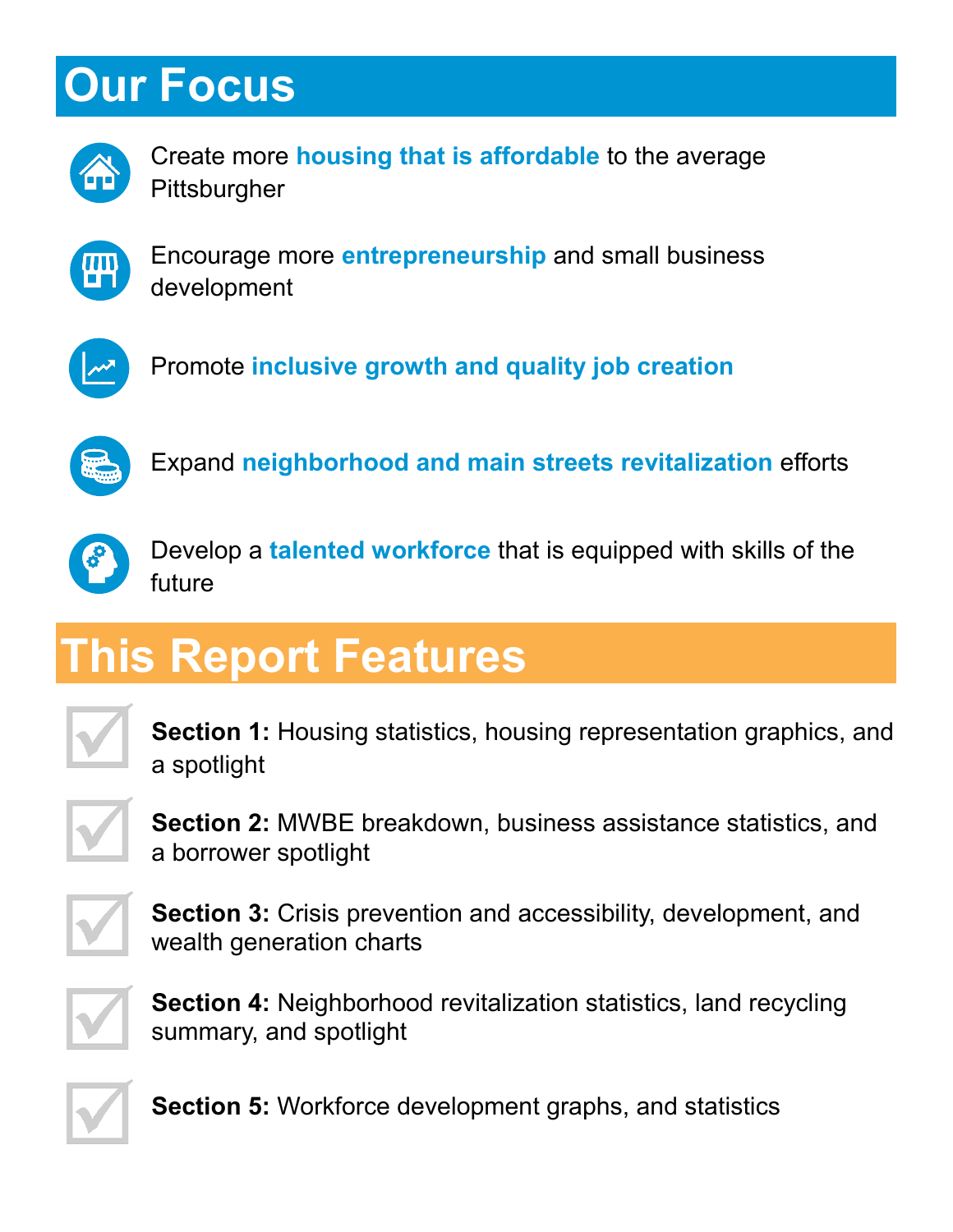# **Creating Affordable Housing**

**The URA supports affordable housing supply through loans to developers, and by helping homeowners make repairs. In return, those homes are required to remain affordable in the future.**

**1**

## **URA Investments in Affordable Housing Supply, Q4 2021**



| Category                                   | <b>Affordable Units</b><br>(Up to $80\%$ AMI) | <b>Total URA</b><br>Investment |
|--------------------------------------------|-----------------------------------------------|--------------------------------|
| Preserved affordable housing<br>for rent   | 0                                             | \$400,000                      |
| Newly affordable housing for<br>rent       | 43                                            | \$2,000,000                    |
| Newly affordable housing for<br>sale       | 3                                             | \$173,000                      |
| Home repairs that require<br>affordability | 18                                            | \$374,145                      |
| Total                                      | 64                                            | \$2,947,145                    |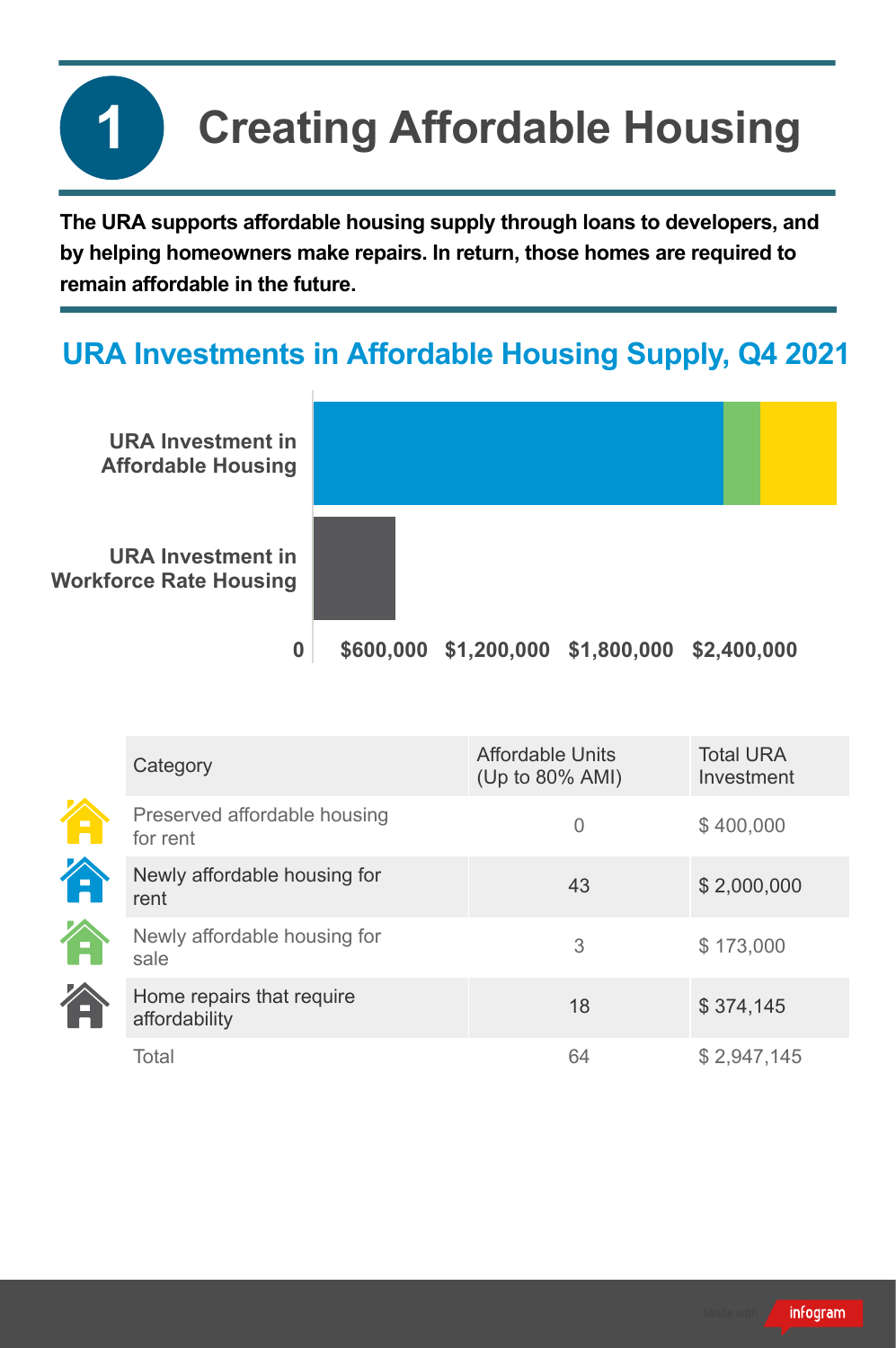| <b>Housing for All: Representation in Q4 2021</b> |                       |                               |                                                                                            |                  |  |  |
|---------------------------------------------------|-----------------------|-------------------------------|--------------------------------------------------------------------------------------------|------------------|--|--|
|                                                   | 79%                   | household.                    | of homeowners making repairs with help from the<br>URA were minority and/or women heads of |                  |  |  |
|                                                   |                       |                               |                                                                                            |                  |  |  |
|                                                   |                       |                               |                                                                                            |                  |  |  |
| <b>Minority</b>                                   | <b>Minority Women</b> | Women,<br><b>Non-Minority</b> | <b>Non-Minority</b><br>or Women                                                            | <b>No Answer</b> |  |  |

## **Pittsburgh Awarded Three Low-Income Housing Tax Credits in October to Bring Over 112 Affordable Housing Units to Allentown, Fairywood, and the Hill District**

Governor Tom Wolf and the Pennsylvania Housing Finance Agency board announced in October that three City of Pittsburgh affordable housing developments would be receiving tax credits.

The Low-Income Housing Tax Credit (LIHTC) program is a critical resource to support the development and rehabilitation of affordable housing to provide low-income families with quality housing at lower rents. LIHTC provides an annual tax credit for owners of affordable rental properties for their first 10 years of operation and properties must be affordable for at least 30 years. Developers use the tax credits to raise equity from investors to finance the project.

The projects awarded today were supported by over \$1.5 million in preliminary commitments from the URA to provide gap funding as part of their applications. The three projects receiving the credits are Cedarwood Homes in Fairywood, which will construct 39 affordable units, Letsche School and Townhomes in the Hill District, which will construct 42 affordable units, and Hilltop Scattered Site in Allentown, which will construct 31 affordable units.

Click here to read [more.](https://www.ura.org/news/pittsburgh-awarded-three-low-income-housing-tax-credits-to-bring-over-112-affordable-housing-units-to-allentown-fairywood-and-hill-district)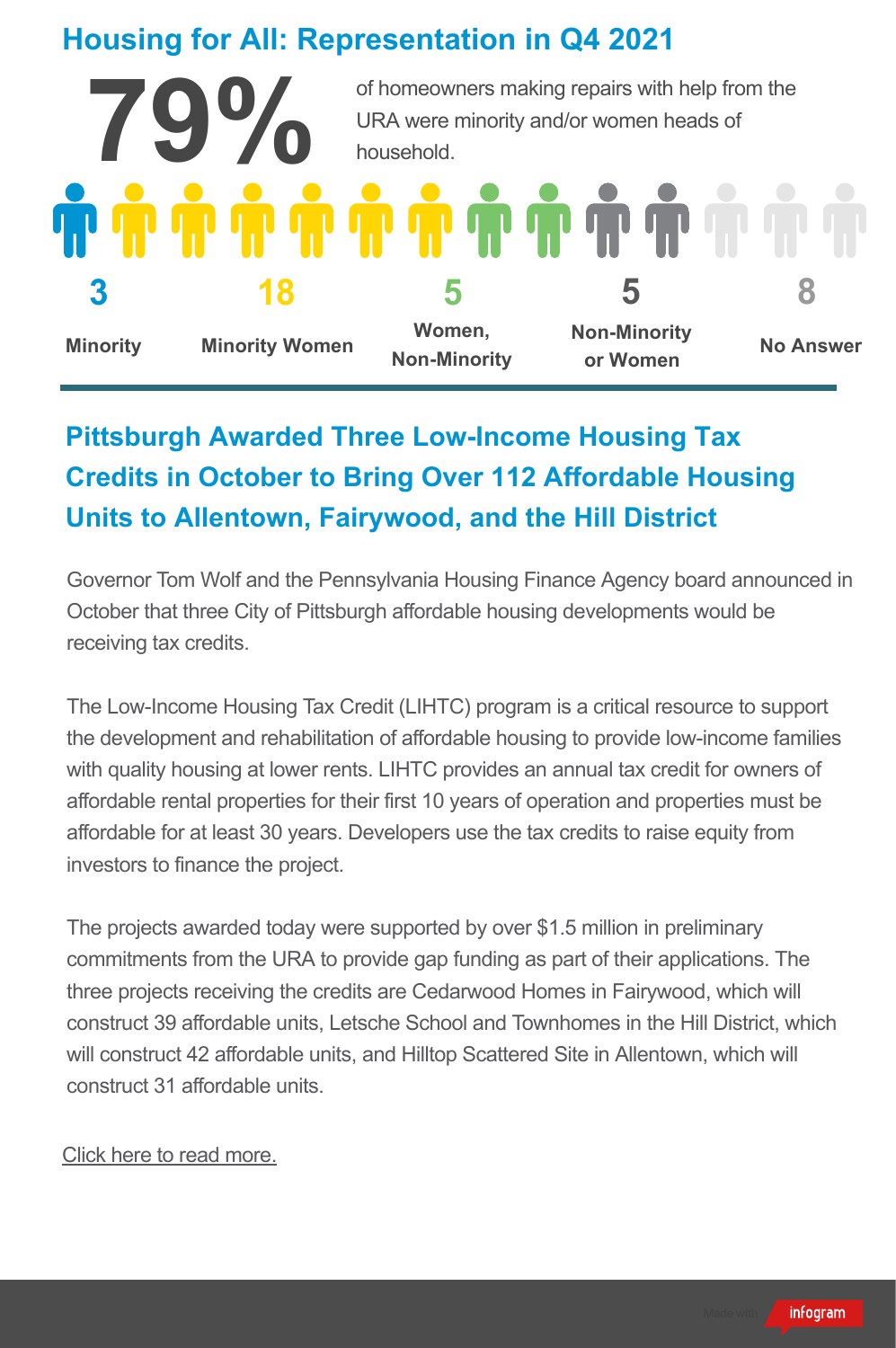

# **Small Business Development and Entrepreneurship**

**8 0 % 12 MWRF** of busin ess loan s in Q4 of **3** 2021 support Minority- and Non-MWBE Women-Owned Businesses **Business Loans and Grants 2** loans totaling **\$500,000** { **Traditional** Urban<br>Redevelo<br>Authority commercial elopment loans URA loan closings **Minority 5** loans totaling **3** loans **Business** Recovery and **\$65,000** Growth Fund totaling loans { **\$250,000** InvestPGH: ABEL Loans **InvestPGH** InvestPGH: Affiliate loan closings Micro-loans InvestPGH: CRiB Loans **1** loan totaling **\$30,000 4** loans totaling **\$295,000**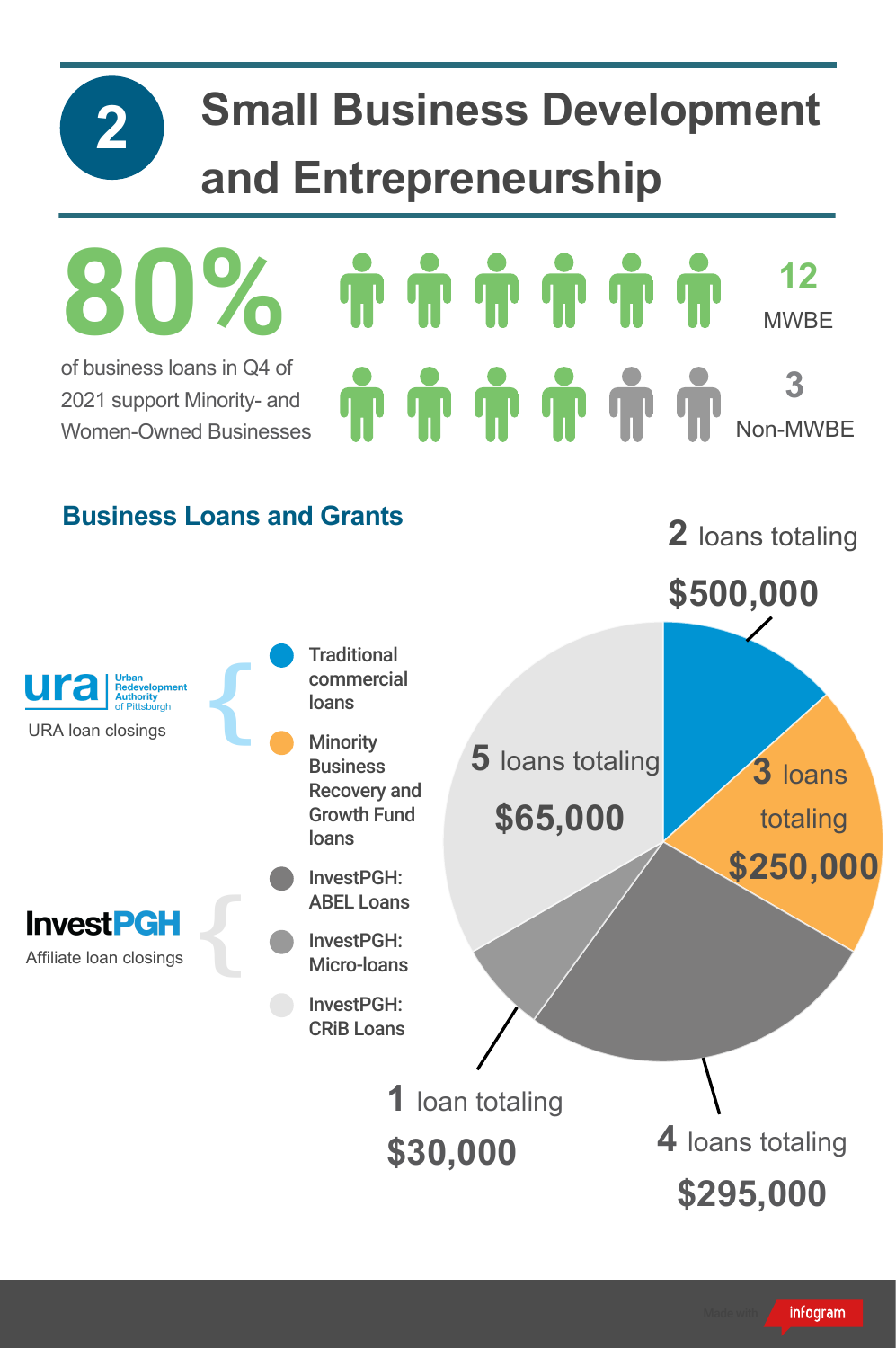#### **Capacity Building for Small Businesses**



The URA also helps new and small business owners find and benefit from resources available to them. Our approach is to reach out actively at events (or, in recent months, webinars) and to be on standby for calls and emails for those that could use wayfinding help.

## **Spotlight: October 2021 Marked One-Year Anniversary of Minority Business Recovery and Growth Fund Program**

In October, the URA and PNC Foundation marked the one-year anniversary of the [Minority Business Recovery and Growth Loan Fund](https://www.ura.org/pages/mbrglf) (MBRGLF). The fund continues to provide access to capital for existing minority-owned businesses inside the City of Pittsburgh that are either growing or continuing to recover from the impacts of COVID-19.

Between the launch of the MBRGLF program in September 2020 and the one year anniversary in October of 2021, the URA had funded 41 businesses and deployed \$2,678,580 in capital. The businesses supported by the fund to date are 100% minority-owned and 68% women-owned business enterprises (MWBE).

"We are encouraged by the program's early success and the impact this funding has had for minority-owned businesses over the course of the past year," said Lou Cestello, PNC regional president for Pittsburgh and Southwestern Pa. "At PNC, we believe we are only as strong as the communities we serve. This program is a shining example of the transformative power of public and private collaboration. These types of investments help individual business owners, and lift up our entire region, making it a more vibrant and diverse place to live and work."

The MBRGLF program will continue to serve MWBE businesses in 2022 and will look to carry on its early success into a second year. To read the full story: c[lick here.](https://www.ura.org/news/minority-business-recovery-and-growth-loan-fund-program-marks-one-year-anniversary)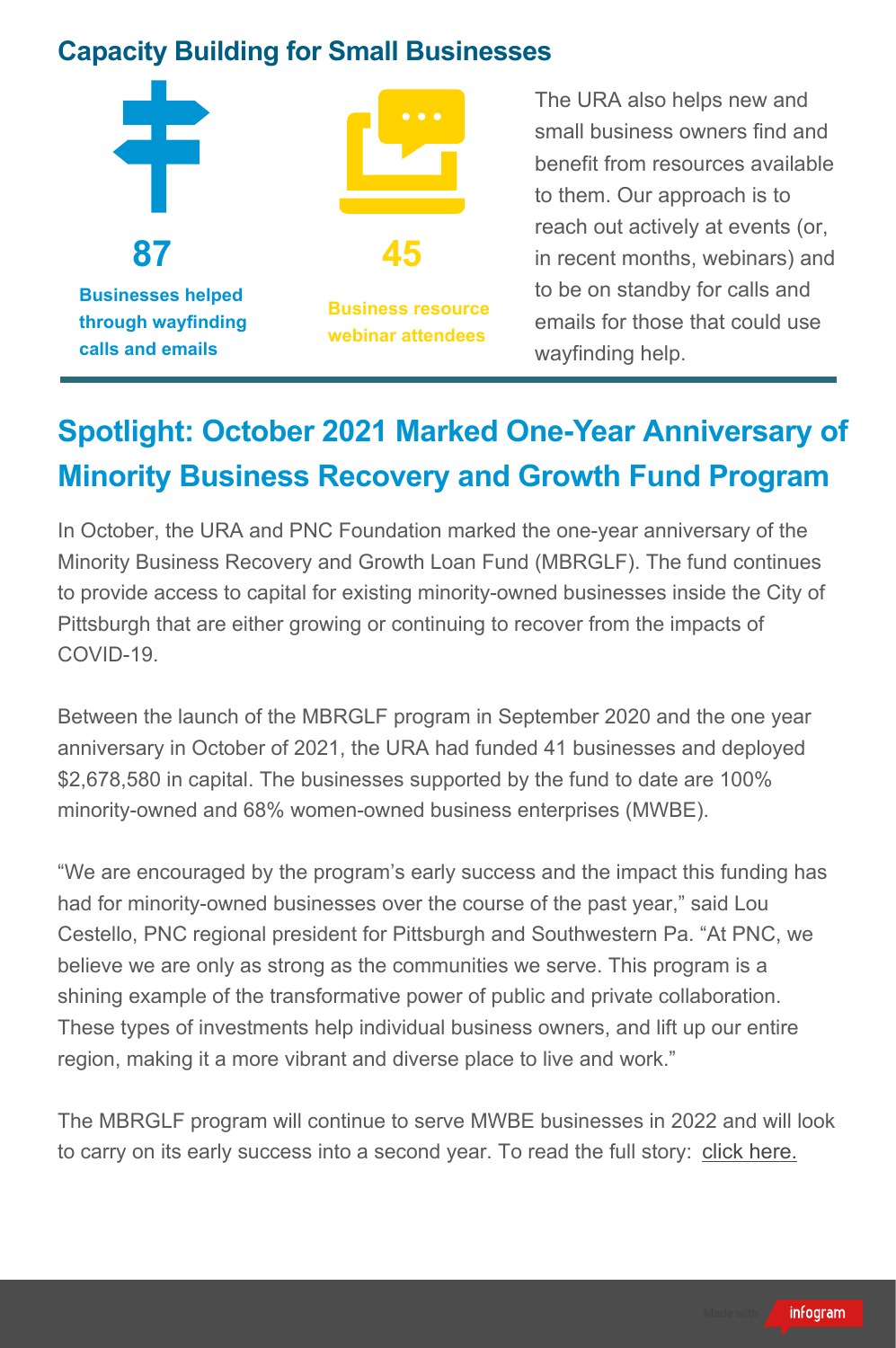

. **The URA supports economic growth by directly financing development projects, or by helping to bring them to the finish line.** # of Projects



The URA is actively supporting and managing 34 development projects ranging from greenspace and recreation to to large-scale commercial developments.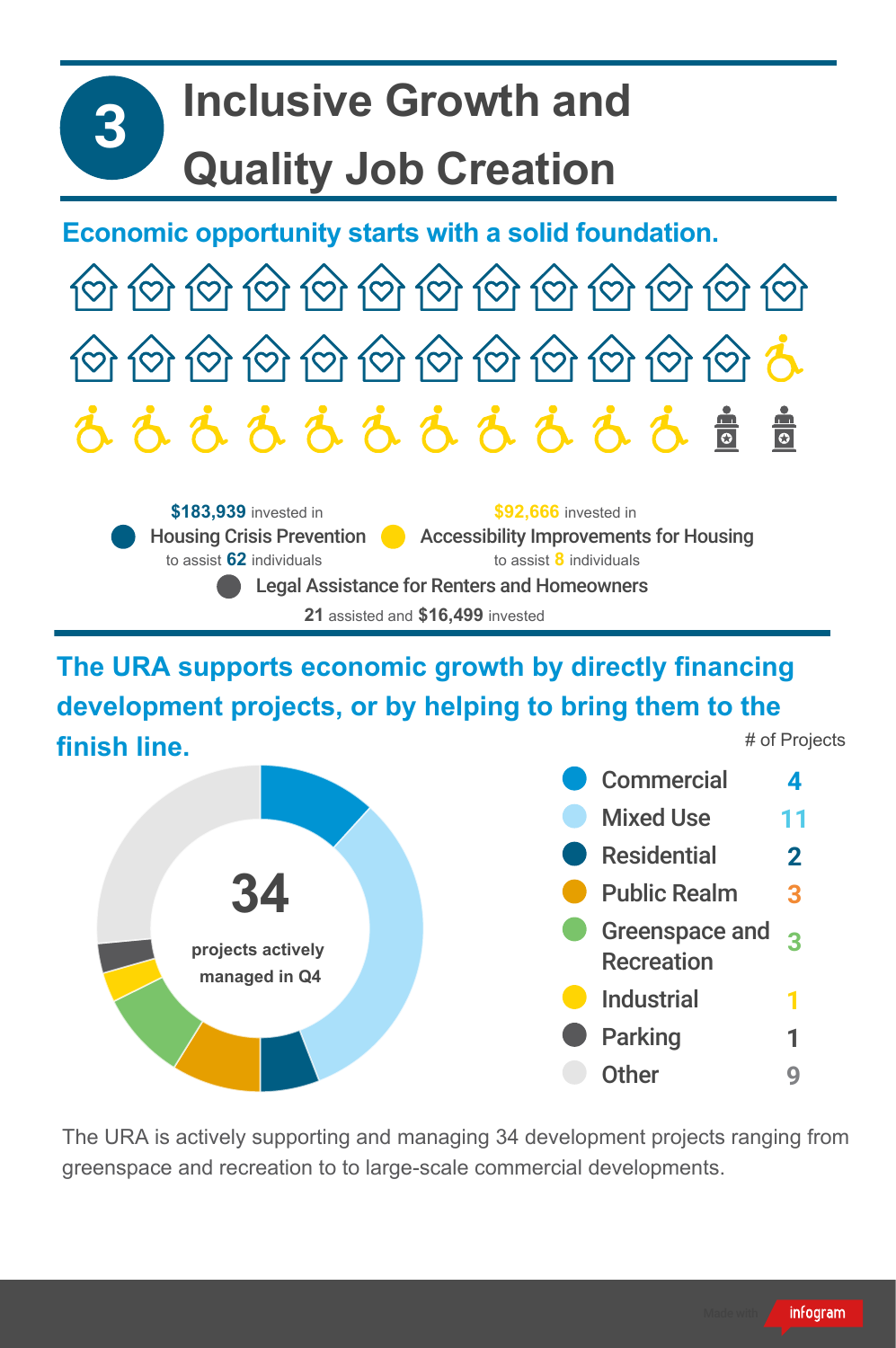The URA has invested over \$32 million into these projects to date. In the long term, these investments will leverage additional public, philanthropic, and private capital to reach long-term project costs expected to total \$557 million once they are complete.

| <u> စွ</u> | <b>Stage</b>                           | <b>Projects</b> | <b>URA Investment</b> | <b>Total Project Cost</b> |
|------------|----------------------------------------|-----------------|-----------------------|---------------------------|
|            | <b>Construction</b><br><b>Underway</b> | 9               | \$11,124,573          | \$345,066,437             |
|            | <b>Disposition</b><br>in Process       | 8               | \$222,250             | \$99,417,551              |
|            | <b>Other Predevelopment</b>            | 13              | \$5,101,608           | \$45,018,656              |
|            | <b>Starting</b><br><b>Construction</b> | 3               | \$14,940,611          | \$25,926,460              |
|            | <b>URA</b><br><b>Site Preparation</b>  |                 | \$1,000,000           | \$41,480,000              |
|            | <b>Total</b>                           | 34              | \$32,389,042          | \$556,909,104             |

#### **Economic growth must be paired with real economic opportunity.**



Two channels for lasting wealth generation are owning a home and owning a business. The URA helps individuals buy their first homes through down payment assistance. In addition to small business lending, the URA also invests in programs like [Catapult](https://catapultpittsburgh.org/programs/), which helps emerging retail businesses get off the ground.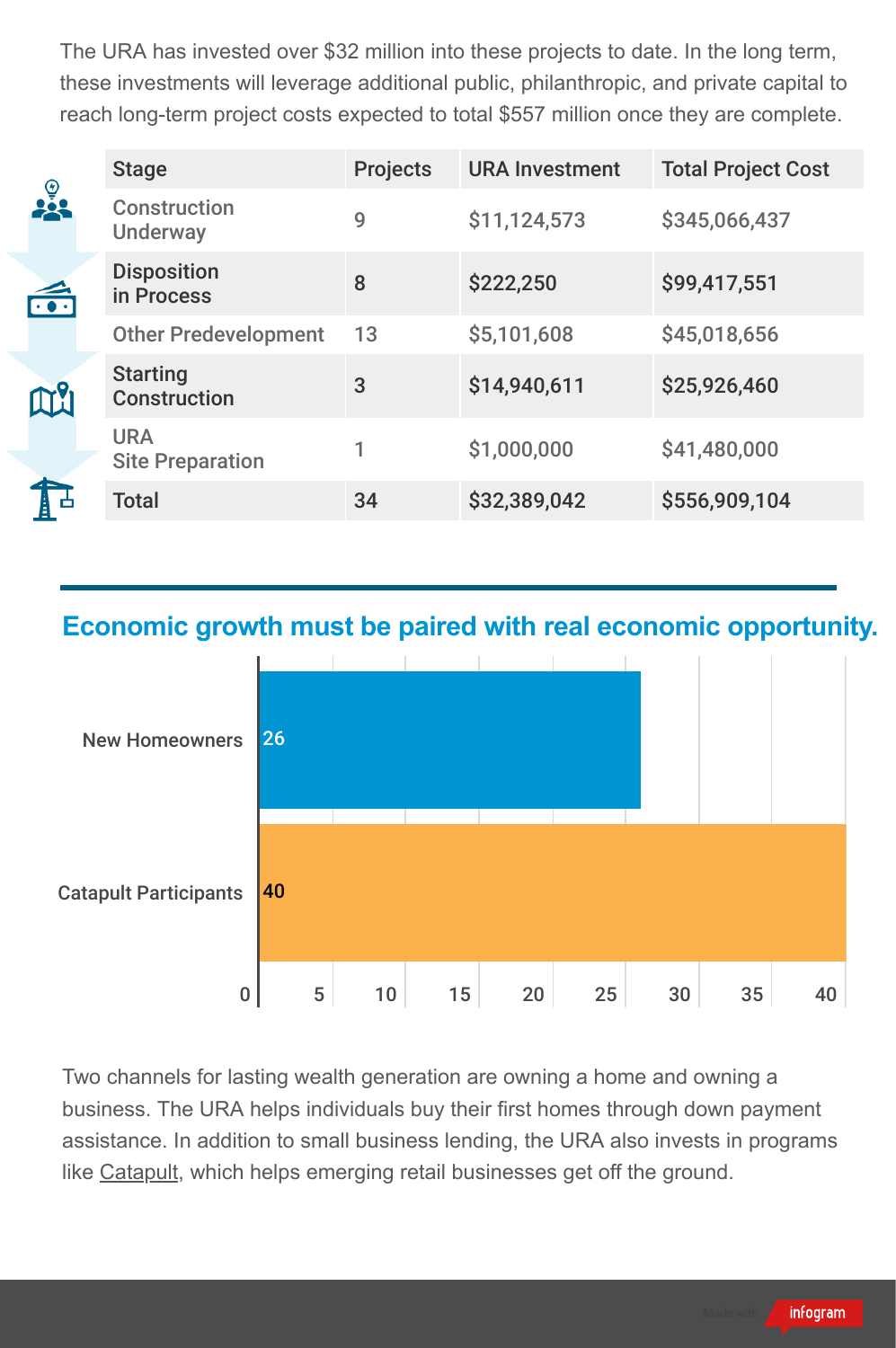## **4 Neighborhood Development and Main Street Revitalization**

**Residents, local businesses, and community-based organizations all drive neighborhood revitalization.**

**Community organizations are supported by technical assistance.**

**18**

**Home and business owners are supported through façade improvements.**



business districts served through organizational capacity building



**\$7,500**

investment in storefront loans and grants

#### **Local contractors and nonprofits are supported through direct investment.**

**Vacant Property Maintenance (LandCare)**

**Community-based Organization Projects (NIF)**



#### **Land Recycling for Community Benefit**

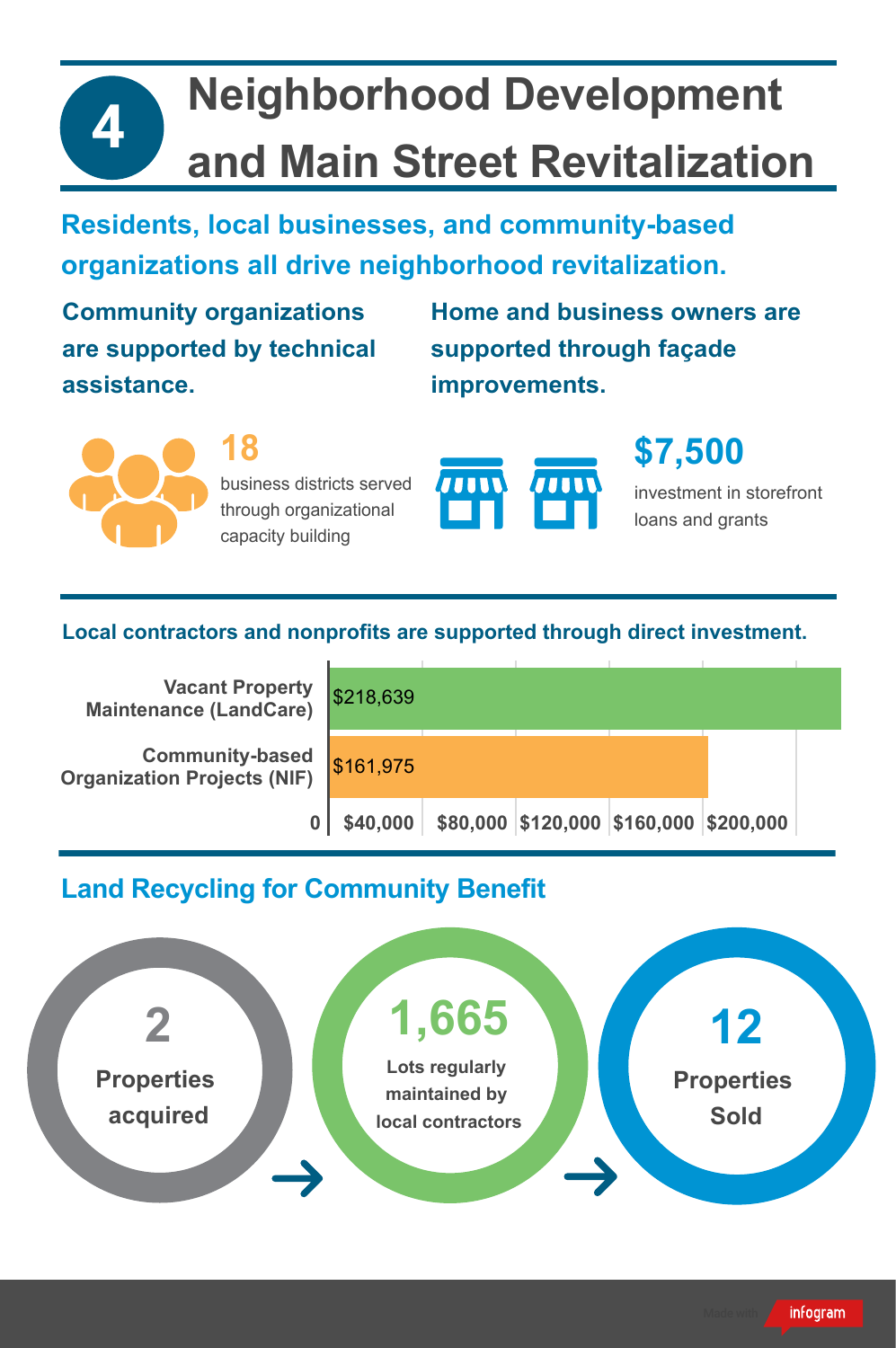#### **Avenues of Hope Spotlight: Big Tom's Barbershop**

November Groundbreaking on Big Tom's Development on Hill District's Centre Avenue, Bringing \$1.94 Million of Investments for Barbershop, Affordable Housing, and More

In November, the URA, Neighborhood Allies, elected officials, stakeholders and community partners joined Thomas Boyd, Sr. (Big Tom) of TomTom24 Development, LLC to celebrate the groundbreaking of Big Tom's Barbershop. This development includes the revitalization of 2178 Centre Avenue in the Hill District, transforming the former historic Hamm's Barber Shop into the new home of Mr. Boyd's Big Tom's Barbershop, while also creating affordable housing units and community space along the Centre Avenue business district.



Mr. Boyd will relocate his business to the first floor of the rehabilitated structure. The second and third floors will be rehabbed into four one-bedroom apartments affordable to households at or below 80% Area Median Income (AMI). The adjacent lots will be beautified and used as open space for the community and for pop-up sales and product demonstrations from local home-based businesses.

To date the project has received over \$1.94 million in funding from First National Bank (the largest subsidiary of F.N.B. Corporation), Lower Hill Group, Neighborhood Allies, Pennsylvania Department of Community and Economic Development, Pennsylvania Housing Finance Agency, and URA. The project has also received over 450 of intensive technical assistance from Neighborhood Allies through their Centralized Real Estate Accelerator.

[The full press release can be read here.](https://www.ura.org/news/city-joins-big-tom-s-groundbreaking-bringing-1-94-million-of-investments-for-barbershop-affordable-housing-and-community-revitalization-project-on-hill-district-s-centre-avenue-business-corridor)